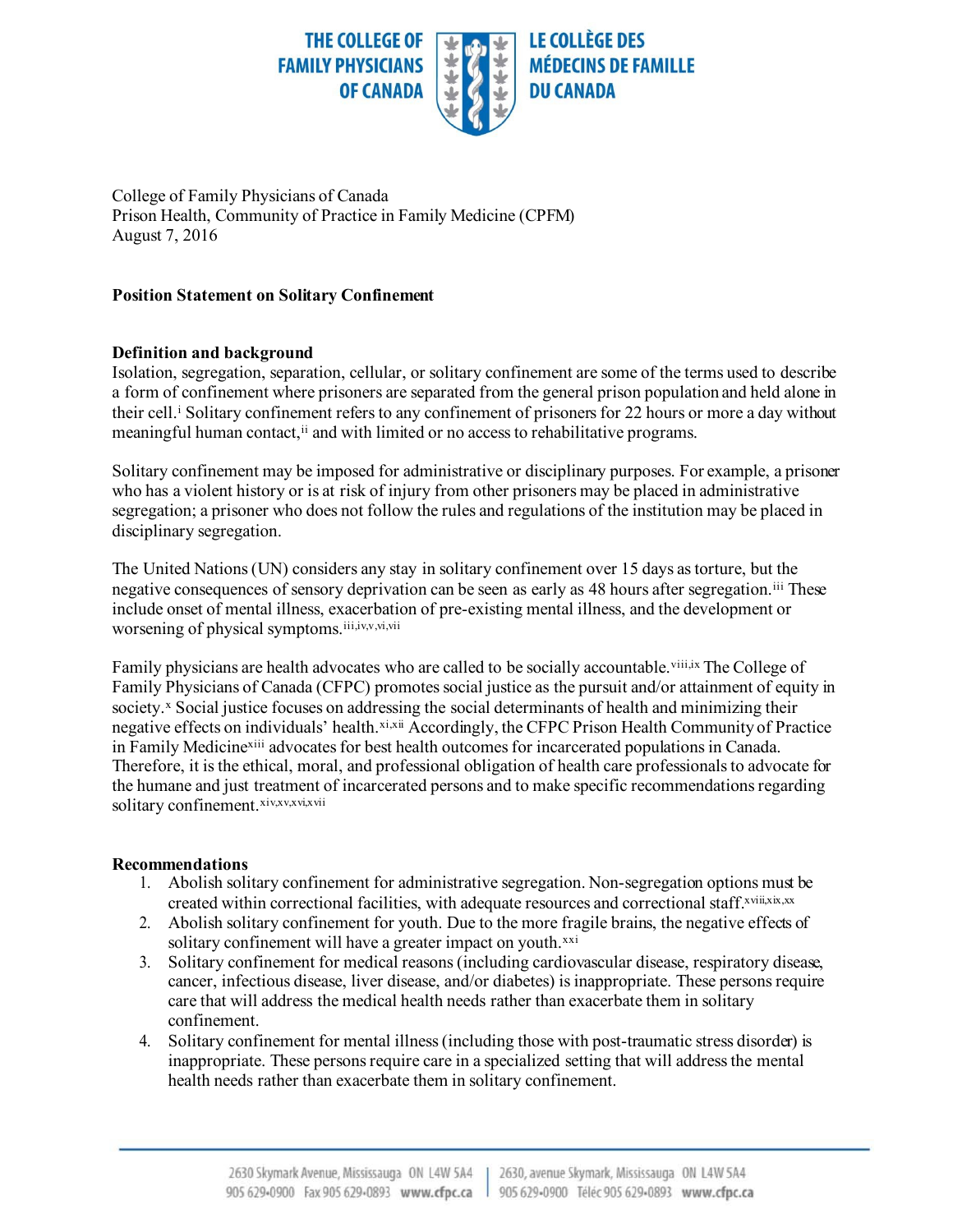- 5. Solitary confinement for discipline is not recommended. The evidence shows that it is not effective and that better options exist.<sup>xvi</sup>
- 6. Until solitary confinement is abolished, correctional facilities should develop and implement independent review procedures of all those in solitary confinement, to address both legality of the confinement and also to ensure the health (mental and medical) of persons in solitary confinement.
- 7. Until solitary confinement is abolished, correctional facilities should assure that the health care needs of persons in segregation are met. Persons in solitary confinement should be assessed in person by medical and nursing staff at least daily, in addition to regular assessment by correctional staff. If the person requires health care, then the patient should be seen in a health care setting that maintains confidentiality and dignity.<sup>xxii</sup>

<sup>v</sup> Haney C. Mental Health Issues in Long-Term Solitary and "Supermax" Confinement. *Crime & Delinquency* 2003;49(1):124-156.

<sup>i</sup> Shalev S. *A Sourcebook on Solitary Confinement*. London, UK: Mannheim Centre for Criminology, London School of Economics; 2008.

ii General Assembly resolution 70/175, *United Nations Standard Minimum Rules for the Treatment of Prisoners (the Nelson Mandela Rules)*, A/RES/70/175 (8 January 2016), available from [http://undocs.org/A/RES/70/175.](http://undocs.org/A/RES/70/175) Accessed 2017 Jan.

iii General Assembly resolution 66/150, *Torture and other cruel, inhuman or degrading treatment or punishment*, A/RES/66/150 (19 December 2011), available fro[m http://undocs.org/A/RES/66/150](http://undocs.org/A/RES/66/150). Accessed 2017 January.

iv Shalev S. Solitary Confinement and Supermax Prisons: A Human Rights and Ethical Analysis. *J Forensic Psychol Pract* 2011;2-3(11):151-183. doi: 10.1080/15228932.2011.537582

vi Kaba F, Lewis A, Glowa-Kollisch S, Hadler J, Lee D, Alper H, et al. Solitary confinement and risk of self-harm among jail inmates. *Am J Public Health* 2014;104(3):442-7. doi: 10.2105/AJPH.2013.301742 vii Kupers T. What To Do With the Survivors? Coping With the Long-Term Effects of Isolated Confinement. *Crim Justice Behav* 2008;35(8):1005-1016.

viii Tannenbaum D, Konkin J, Parsons E, Saucier D, Shaw L, Walsh A, et al. *CanMEDS – Family Medicine: Working Group on Curriculum Review October 2009*. Mississauga, ON: The College of Family Physicians of Canada; 2009.

ix Buchman S, Woollard R, Meili R, Goel R. Practising social accountability: From theory to action. *Can Fam Physician* 2016;62(1):15-18.

<sup>x</sup> The College of Family Physicians of Canada. *The CFPC Social Justice Lens Worksheet*. Mississauga, ON: The College of Family Physicians of Canada; 2015.

xi Wilkinson R, Marmot M, eds. *Determinants of Health: The Solid Facts*, 2nd ed. Copenhagen, Denmark: World Health Organization; 2008.

xii Canadian Nurses Association. *Social Justice … a means to an end, an end in itself*. Ottawa, ON: Canadian Nurses Association; 2010.

xiii The College of Family Physicians of Canada. Prison Health Program Committee. Available from: [www.cfpc.ca/Prison\\_Health\\_Who\\_We\\_Are](http://www.cfpc.ca/Prison_Health_Who_We_Are). Accessed: 2017 January.

xiv Appelbaum KL. American Psychiatry Should Join the Call to Abolish Solitary Confinement. *J Am Acad Psychiatry Law* 2015;43(4):406-15.

xv Webster P. Controls over solitary confinement needed. *CMAJ* 2015;187(1):E3-E4.

xvi Ahalt C, Williams B. Reforming Solitary-Confinement Policy — Heeding a Presidential Call to Action. *N Engl J Med* 2016;374(18):1704-1706.

xvii American Public Health Association policy statement, *Solitary Confinement as a Public Health Issue*, Policy number 201310 (5 November 2013).